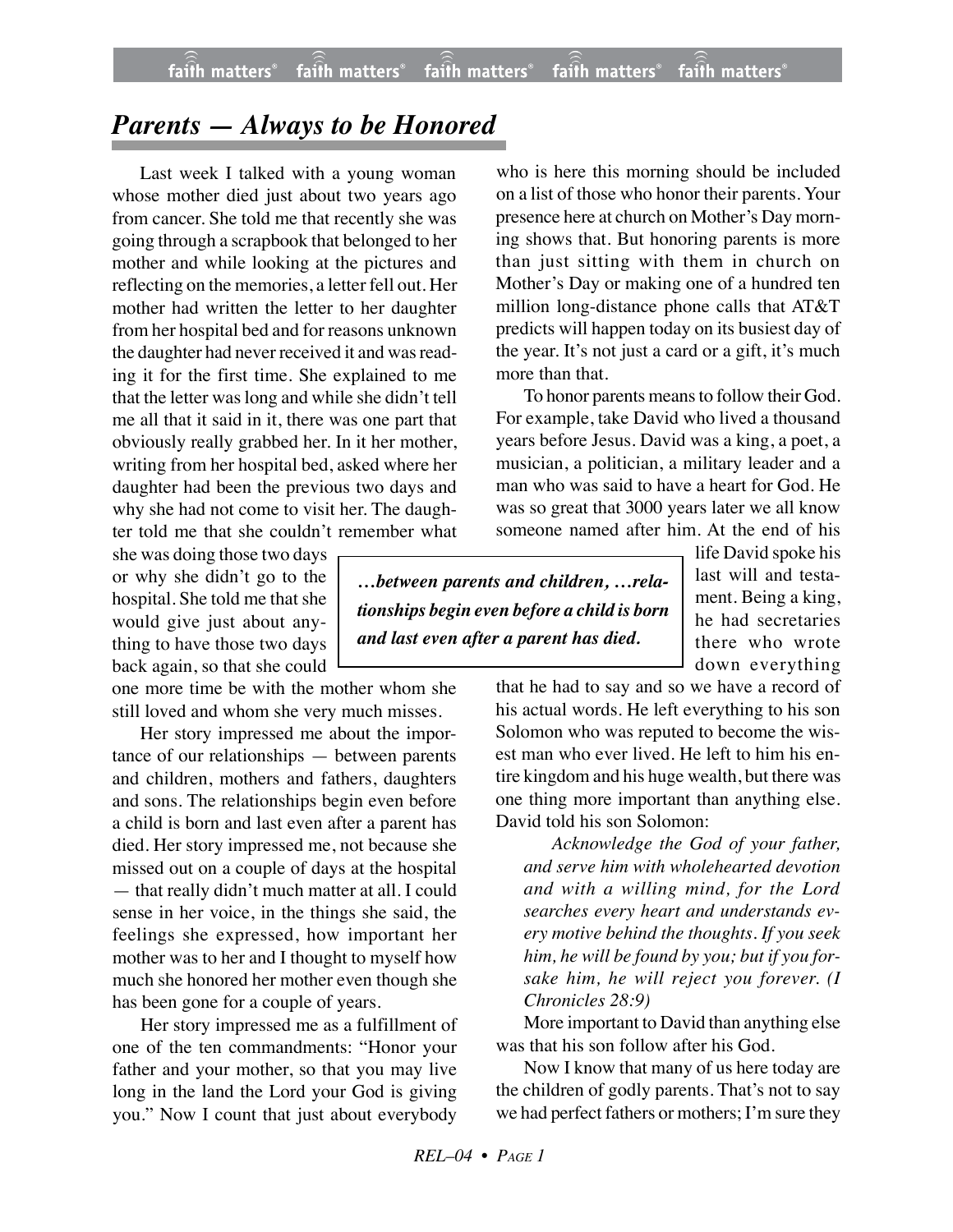all made mistakes. But for many of us, our parents' greatest desire was not to leave their sons or daughters the house or the business or a fortune. Their greatest desire was that their children wholeheartedly follow after Jesus Christ. If you are counted among those who honor father and mother — if you really take that seriously — then following their God is about as important as any matter can be.

If you are here this morning sitting by your godly parent, I know what they are thinking. Their hearts are pounding with the hope that you are listening. They want more than anything else that you will be a disciple of Jesus Christ not only in faith but also in practice. They want your life to be the kind of life that honors God in all that you do. They want you to follow their God.

Solomon didn't. He succeeded financially. He had so much money that he actually had to have warehouses built so that he could store it. There were ambassadors and monarchs that came from distant lands in other continents just to see his architecture, just to take a look at everything that he had. He succeeded politically,

expanding his kingdom to become one of the world powers of his day. The nation of Israel was larger under King

Solomon than it ever was before or has ever been since. He was wise. Many of the proverbs that we quote today originally came from the lips of Solomon, this wise man. Isn't it strange that he was so wise and yet he did not fully follow his father's God?

If you want to honor your parents, follow their God — and forgive their sins. That seems like a strange combination, but parents are sinners. You know that. In fact, if there is any relationship where the fact that we are sinners shows up, it's at home. You can get all dressed up and put on a facade for strangers for limited periods of time. You can go to work for eight hours and maybe fool the people that are around

you during the day, but at home it's an impossibility. At home within the walls of your marriage and family, the fact that we are sinners is simply no secret.

Parenting is such an interesting journey. When we are little children we look up to our parents and think that they are perfect. We write them notes that say: "To the best Mom in all of the world" and Mom delights in that and puts it up on the refrigerator and thinks, "Oh, I hope he never finds out." Or, "To the most wonderful Dad that there is." But along comes adolescence and it sometimes becomes the other extreme where only faults can be found and the alienation between parents and children is as stressful and far apart as it can be. Then we arrive at adulthood and often become parents ourselves. One of the first thoughts of those who are going to become parents is to say, "I'm going to get it right. I'm not going to do it the way my mother and father did it." And so the whole cycle begins all over again for we quickly discover that we are no more perfect, nor that much better parents, than the generations of parents before us.

> There are no perfect parents. The question is what a child should do about the sins of his or her

imperfect parents. There is not a one of us who can't reflect back on childhood and remember a time when we were offended or hurt by our parents. We remember if we have brothers and sisters that sometimes there was favoritism, perhaps a lifetime pattern of favoritism. Sometimes harsh words or punishment crushed your young spirit. Sometimes the sins of parents are so unspeakable that their children try to forget them. What's a child to do then?

The honorable thing to do is to forgive. In Colossians 3:13 God tells us, "Bear with each other and forgive whatever grievances you may have against one another. Forgive as the Lord forgave you." There is a supernatural power to

*If you want to honor your parents, follow their God — and forgive their sins.*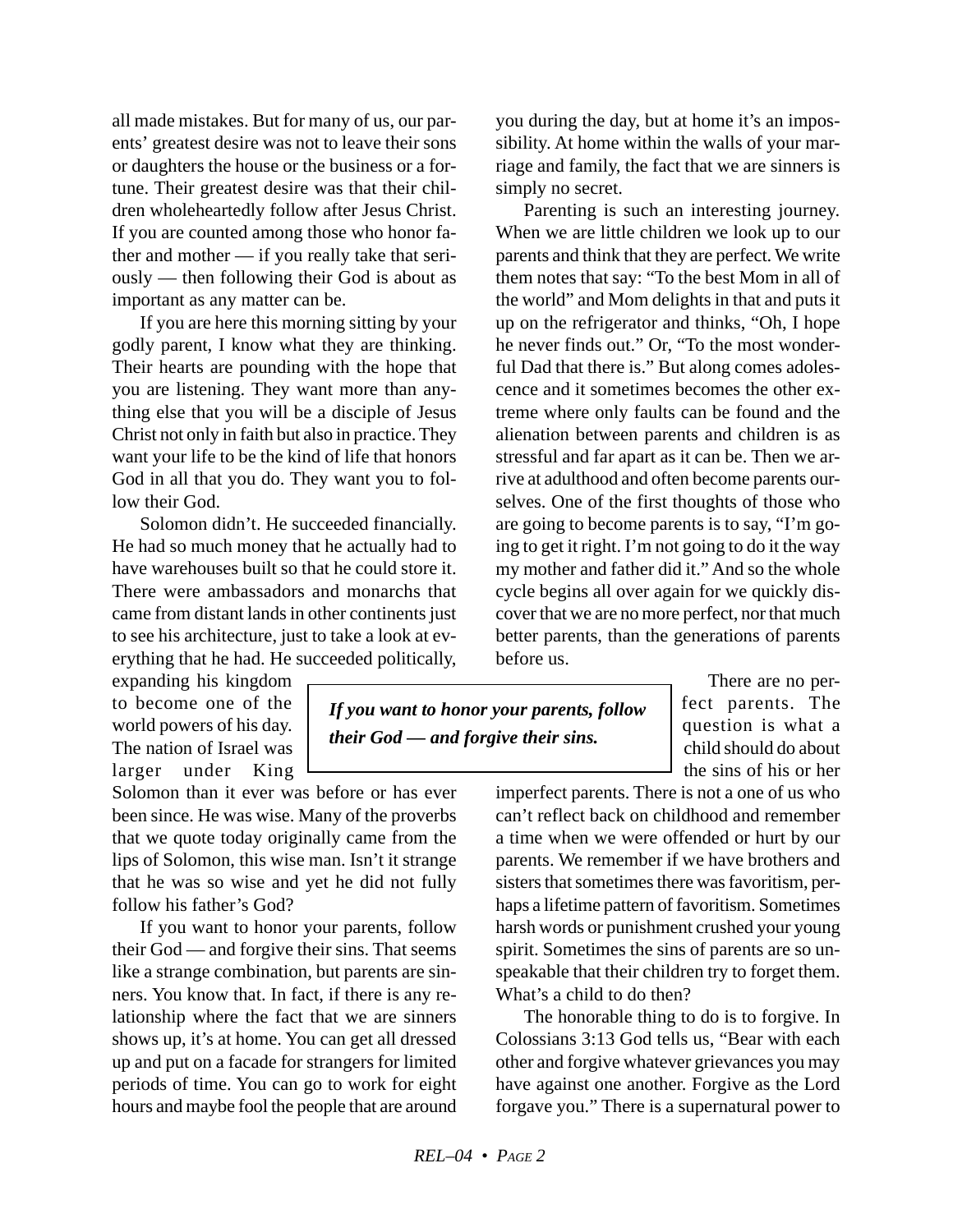forgiveness. When we forgive other people we are more like God than I suppose at any other time. To forgive is to let go. It's to say that we don't hold on to the grievance any longer. To forgive a debt is to say, "I will never ask you to pay it back again." And to forgive an offense or hurt is to say that we will never seek revenge; we will never hold it against that person; we will never make that person have to pay.

So much for the theory of forgiveness, but what about the practice of it? Is there something that comes to your mind for which you have never forgiven your parents? Would you be willing to forgive them now? Would you be willing to do as God has done for me and you, and forgive your parents? That would be a marvelous thing to do for them, for you and for God. It is a fabulous way to honor parents to forgive their sins and to hear their wisdom.

Wisdom is a wonderful thing. It's sometimes confused with knowledge but they are not at all the same. Knowledge is data — it's information. Wisdom is how to use that information and data.

We live at a time when human knowledge is said to double every seventeen days which means that our human race knows twice as

much as we did two and onehalf weeks ago. But wisdom has not kept up. We live in a world that has all of this data and information but is strug-

gling to survive and to fit all of the pieces together and to make any sense of it.

Wisdom is something that comes with experience and age. Sometimes those who have made the greatest mistakes are the wisest of all. You can talk to someone who had a fortune and lost it and hear a lot of wisdom about how to handle finances. You can learn a lot about relationships from someone who had a terrific relationship and blew it away. If only we could get all the experience and expertise on life and everything else from an earlier generation and then start up where they left off! What if my

parents and grandparents could have learned all the wisdom from their parents and grandparents and then passed it along to me, so that I could take all of that accumulated wisdom, add some more to it through my own life experiences and then pass it along as a heritage to my children and grandchildren? Wouldn't that be a wonderful thing to do?

There are some who work hard at learning the wisdom of their parents. They sit down with parents and grandparents and ask all kinds of questions. Some even take notes or record the conversations on tape so they can be passed along as a gift to the next generation. They are honoring their parents.

But wisdom is not something you can turn off and on like a tape recorder switch. Usually it is woven like a golden thread through a lifetime of stories. Some are reluctant to tell their stories and experiences because they think no one is interested.

The academy award for the best picture of 1994 went to "Forest Gump." It's the fictional story of a disadvantaged boy who lived a life of very unlikely successes. He met presidents, was a war hero, became an international ping pong champion, made millions of dollars acci-

*To truly honor your parents, listen to their wisdom. And express your gratitude.*

dentally selling shrimp. Everything he did seemed to turn out won-

derfully right. One of the themes in the movie is his mother's unrelenting commitment to him about his success. Throughout his life he constantly quoted his mother to anyone who would listen. He would say things like, "Mama said that life is like a box of chocolates. You never quite know what you are going to get." Forest Gump wasn't very smart, but he honored his mother by listening to her wisdom.

The Old Testament book of Proverbs is a book about wisdom. Proverbs 23:22 says, "Listen to your father who gave you life, and do not despise your mother when she is old." In